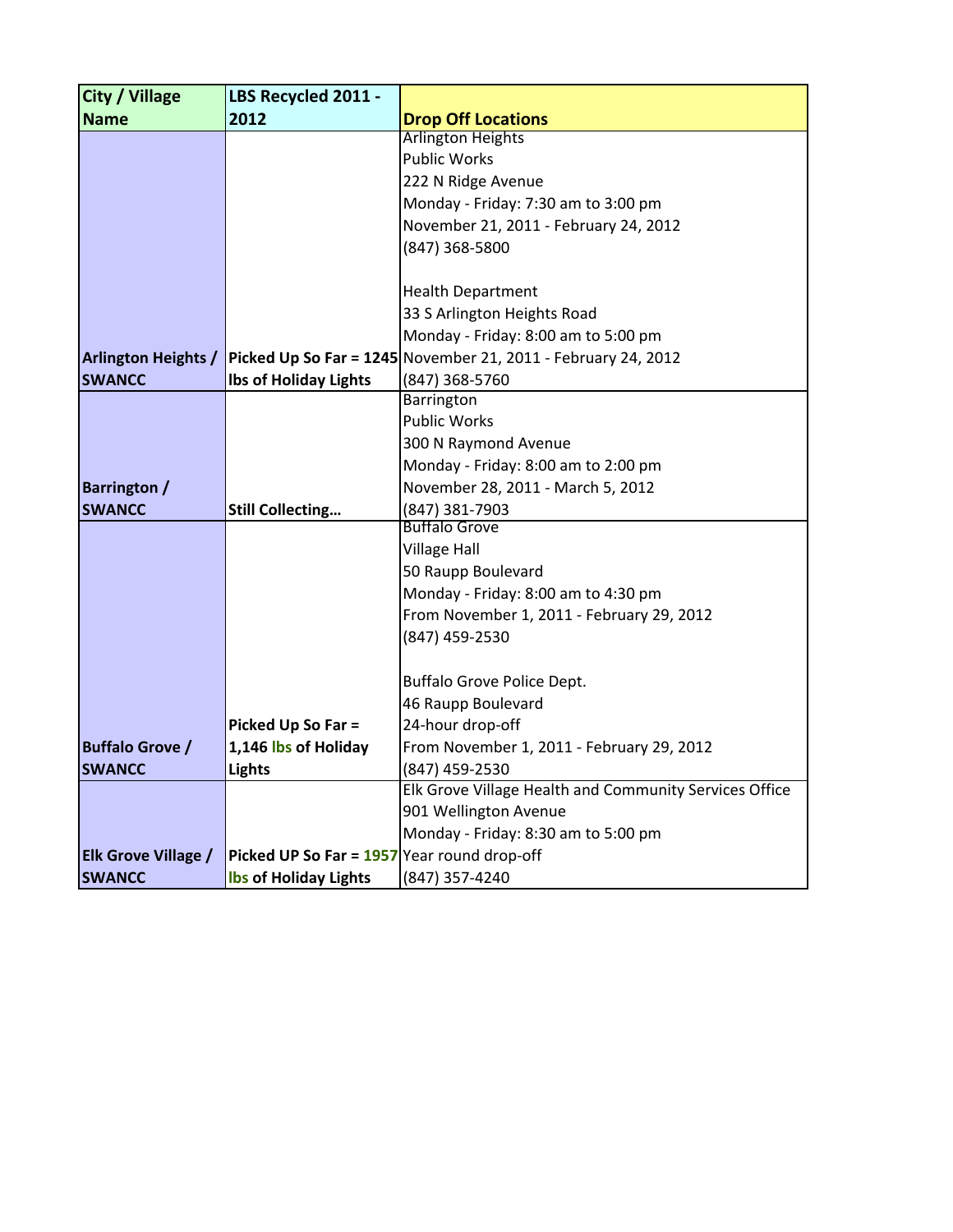|                           |                                                   | <b>EVANSTON LEVY SENIOR CENTER</b>                                  |  |  |
|---------------------------|---------------------------------------------------|---------------------------------------------------------------------|--|--|
|                           |                                                   | 300 Dodge Avenue                                                    |  |  |
|                           |                                                   | Monday - Friday: 7:00 am to 9:00 pm                                 |  |  |
|                           |                                                   | Saturday and Sunday: 9:00 am - 3:00 pm                              |  |  |
|                           |                                                   | From December 1, 2011 - January 31, 2012                            |  |  |
|                           |                                                   | (847) 448-8256                                                      |  |  |
|                           |                                                   |                                                                     |  |  |
|                           |                                                   | <b>Evanston Ecology Center</b>                                      |  |  |
|                           |                                                   | 2024 McCormick Boulevard                                            |  |  |
|                           |                                                   | Monday - Friday: 8:30 am to 5:00 pm                                 |  |  |
|                           |                                                   | Saturday: 9:00 am - 4:30 pm                                         |  |  |
|                           |                                                   | From December 1, 2011 - January 31, 2012                            |  |  |
|                           |                                                   | (847) 448-8256                                                      |  |  |
|                           |                                                   |                                                                     |  |  |
|                           |                                                   | <b>Evanston Library</b>                                             |  |  |
|                           |                                                   | 1703 Orrington Avenue                                               |  |  |
|                           |                                                   | Monday - Thursday: 10:00 am to 9:00 pm                              |  |  |
|                           |                                                   | Friday - Saturday: 10:00 am to 6:00 pm                              |  |  |
|                           |                                                   | <b>Picked Up = 1264 lbs of  Sunday: 12:00 to 6:00 pm</b>            |  |  |
|                           | <b>Evanston / 3rd Year Holiday Lights for the</b> | December 1, 2011 - January 31, 2012                                 |  |  |
| / SWANCC                  | 2011 - 2012 Season                                | (847) 448-8600                                                      |  |  |
|                           |                                                   | <b>Glencoe Public Works Service Building</b>                        |  |  |
|                           |                                                   | Garage                                                              |  |  |
|                           |                                                   | 325 Temple Court                                                    |  |  |
|                           |                                                   | Monday - Friday: 8:00 am to 3:30 pm                                 |  |  |
| <b>Glencoe / 3rd Year</b> |                                                   | December 1, 2011 - March 15, 2012                                   |  |  |
| / SWANCC                  | <b>Still Collecting</b>                           | (847) 835-4134                                                      |  |  |
|                           |                                                   | <b>Glenview Public Works</b>                                        |  |  |
|                           |                                                   | 1333 Shermer Road                                                   |  |  |
|                           |                                                   | 24-hour outside drop-off at Public Works                            |  |  |
| Glenview /                |                                                   | Picked Up So Far = $1365$ November 1, 2011 - February 28, 2012      |  |  |
| <b>SWANCC</b>             | <b>Ibs of Holiday Lights</b>                      | (847) 657-3030                                                      |  |  |
|                           |                                                   | Hoffman Estates Village Hall                                        |  |  |
|                           |                                                   | Lobby                                                               |  |  |
|                           |                                                   | 1990 Hassell Road                                                   |  |  |
|                           |                                                   | Picked Up = 1360 lbs of $\vert$ Monday - Friday: 8:30 am to 5:00 pm |  |  |
| <b>Hoffman Estates /</b>  | <b>Holiday Lights for the</b>                     | December 1, 2011 - January 21, 2012                                 |  |  |
| <b>SWANCC</b>             | 2011 - 2012 Season                                | (847) 882-9100                                                      |  |  |
|                           |                                                   | Kenilworth Public Works                                             |  |  |
|                           |                                                   | 347 Ivy Court                                                       |  |  |
|                           | Picked Up = 2 lbs of                              | 24 hour drop-off                                                    |  |  |
| Kenilworth /              | <b>Holiday Lights for the</b>                     | November 1, 2011 - February 24, 2012                                |  |  |
| <b>SWANCC</b>             | 2011 - 2012 Season                                | (847) 251-1666                                                      |  |  |
|                           |                                                   | Lincolnwood Public Works                                            |  |  |
|                           |                                                   | 7001 N Lawndale Avenue                                              |  |  |
|                           | Picked $Up = 125$ lbs of                          | Monday - Friday: 8:30 am to 4:30 pm                                 |  |  |
| Lincolnwood /             | <b>Holiday Lights for the</b>                     | November 15, 2011 - February 1, 2012                                |  |  |
| <b>SWANCC</b>             | 2011 - 2012 Season                                | (847) 675-0888                                                      |  |  |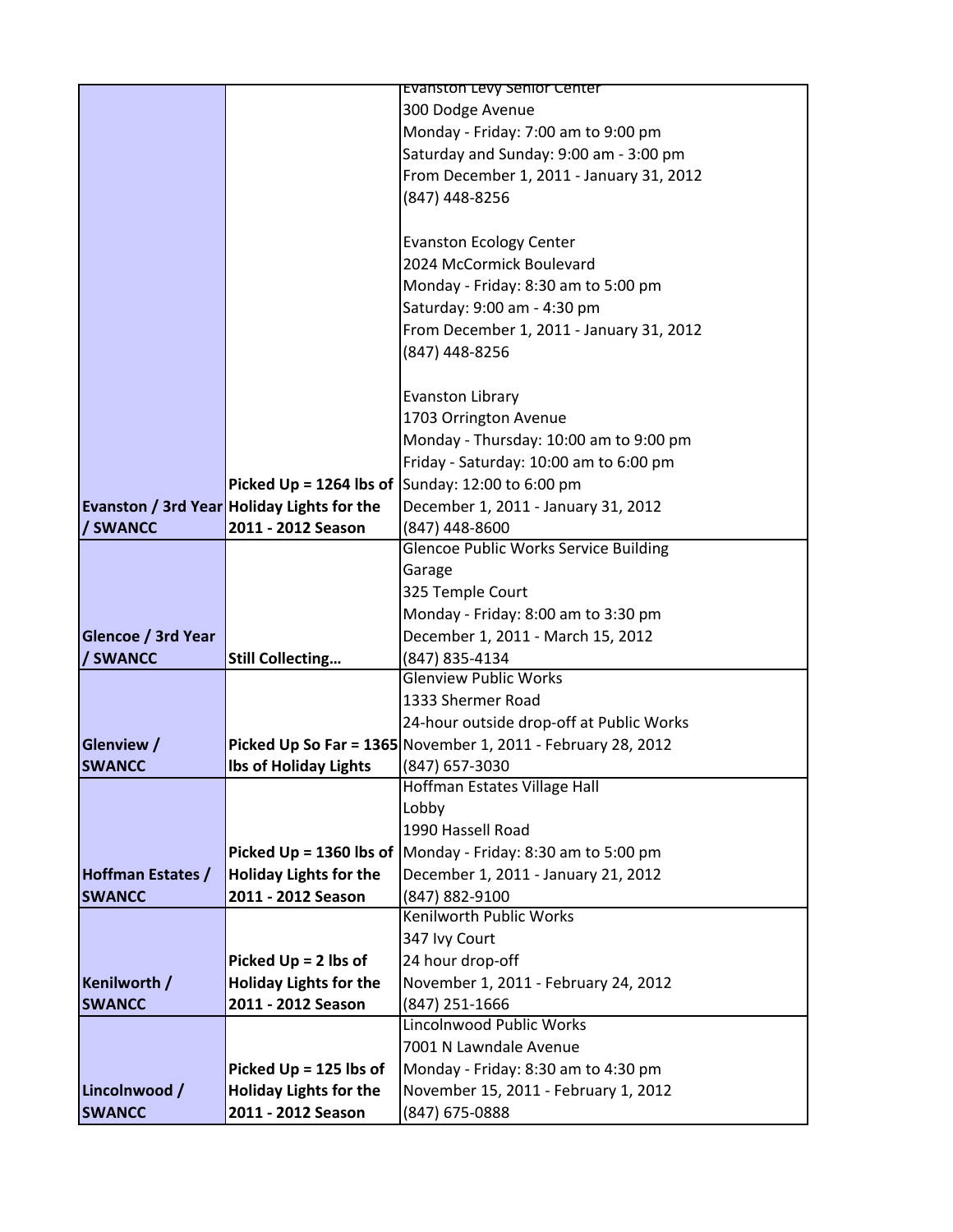|                               |                                                     | Mount Prospect Public Works                                         |  |  |
|-------------------------------|-----------------------------------------------------|---------------------------------------------------------------------|--|--|
|                               |                                                     | 1700 W Central Road                                                 |  |  |
|                               |                                                     | Monday - Friday: 7:30 am to 5:00 pm                                 |  |  |
| Mount Prospect /              |                                                     | November 1, 2011 - February 29, 2012                                |  |  |
| <b>SWANCC</b>                 | <b>Still Collecting</b>                             | (847) 870-5640                                                      |  |  |
|                               |                                                     | <b>Niles Public Services Department</b>                             |  |  |
|                               |                                                     | 6849 Touhy Avenue                                                   |  |  |
|                               |                                                     | Monday - Friday: 7:00 am to 3:30 pm                                 |  |  |
|                               |                                                     | November 1, 2011 - February 29, 2012                                |  |  |
|                               |                                                     | (847) 588-7900                                                      |  |  |
|                               |                                                     |                                                                     |  |  |
|                               |                                                     | Niles Family Fitness Center                                         |  |  |
|                               |                                                     | 987 Civic Center Dr                                                 |  |  |
|                               |                                                     | Monday - Thursday: 5:30 am to 10:00 pm                              |  |  |
|                               |                                                     | Friday: 5:30 am to 9:00 pm                                          |  |  |
|                               |                                                     | Saturday and Sunday: 7:00 am to 5:00 pm                             |  |  |
|                               |                                                     | November 1, 2011 - February 29, 2012                                |  |  |
| <b>Niles / SWANCC</b>         | <b>Still Collecting</b>                             | (847) 588-7900                                                      |  |  |
|                               |                                                     | Park Ridge Public Works Service Center                              |  |  |
|                               |                                                     | 400 Busse Highway                                                   |  |  |
|                               |                                                     | Picked Up = 1114 lbs of $\vert$ Monday - Friday: 7:00 am to 4:00 pm |  |  |
| Park Ridge /<br><b>SWANCC</b> | <b>Holiday Lights for the</b><br>2011 - 2012 Season | November 1, 2011 - January 31, 2012                                 |  |  |
|                               |                                                     | (847) 318-5240<br>Prospect Heights City Hall                        |  |  |
|                               |                                                     | 8 N. Elmhurst Road                                                  |  |  |
|                               |                                                     | Monday - Friday: 8:30 am to 4:30 pm                                 |  |  |
| <b>Prospect Heights /</b>     |                                                     | December 1, 2011 - March 1, 2012                                    |  |  |
| <b>SWANCC</b>                 | <b>Still Collecting</b>                             | (847) 398-6070                                                      |  |  |
|                               |                                                     | <b>Rolling Meadows</b>                                              |  |  |
|                               |                                                     | 3600 Kirchoff Road                                                  |  |  |
|                               | Picked Up 2377 lbs of                               | 24-hour outside drop-off at City Hall entrance                      |  |  |
|                               | Rolling Meadows / Holiday Lights for the            | November 1, 2011 - February 4, 2012                                 |  |  |
| <b>SWANCC</b>                 | 2011 - 2012 Season                                  | (847) 394-8500                                                      |  |  |
|                               |                                                     | <b>Skokie Public Works</b>                                          |  |  |
|                               |                                                     | 9050 Gross Point Road                                               |  |  |
|                               | Picked Up 515 lbs of                                | Monday - Friday: 8:00 am to 3:00 pm                                 |  |  |
|                               | <b>Holiday Lights for the</b>                       | December 6, 2011 - January 28, 2012                                 |  |  |
| <b>Skokie / SWANCC</b>        | 2011 - 2012 Season                                  | (847) 933-8427                                                      |  |  |
|                               |                                                     | <b>Wheeling Public Works</b>                                        |  |  |
|                               |                                                     | 77 W Hintz Road                                                     |  |  |
|                               |                                                     | Monday - Friday: 7:00 am to 3:00 pm                                 |  |  |
| <b>Wheeling /</b>             |                                                     | November 1, 2011 - February 28, 2012                                |  |  |
| <b>SWANCC</b>                 | <b>Still Collecting</b>                             | (847) 279-6900                                                      |  |  |
|                               |                                                     | <b>Wilmette Public Works</b>                                        |  |  |
|                               |                                                     | 711 Laramie Avenue                                                  |  |  |
|                               | Picked $Up = 869$ lbs of                            | 24-hour outside drop-off at front parking lot                       |  |  |
| Wilmette /<br><b>SWANCC</b>   | 2012 Season                                         | Holiday Lights for 2011   November 28, 2011 - January 20, 2012      |  |  |
|                               |                                                     | (847) 853-7500                                                      |  |  |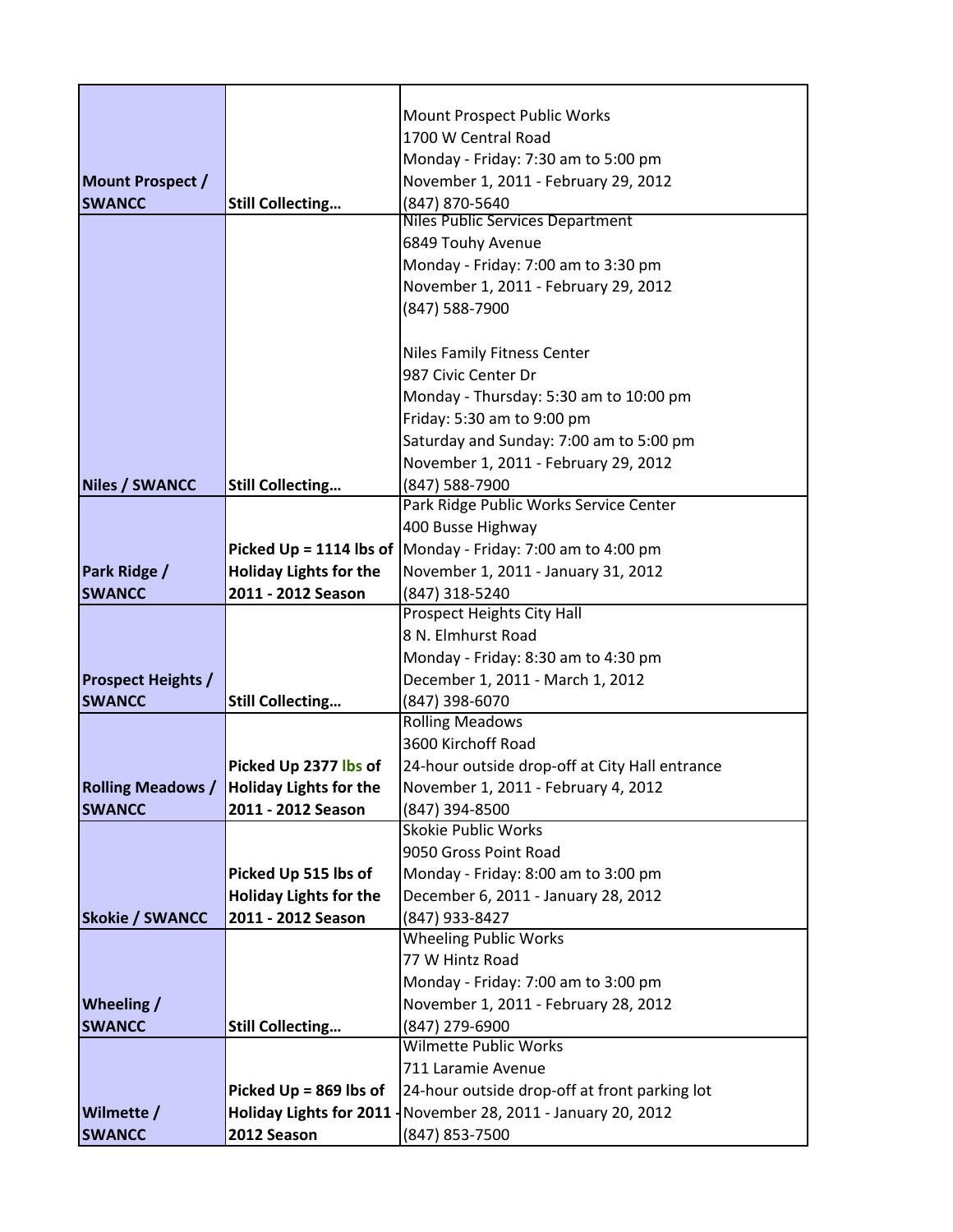|                          |                               | Winnetka Public Works                                      |  |  |
|--------------------------|-------------------------------|------------------------------------------------------------|--|--|
|                          |                               | 1390 Willow Road                                           |  |  |
|                          | Picked Up 1576 lbs of         | Monday - Friday: 7:00 am to 5:00 pm                        |  |  |
| <b>Winnetka</b> /        | <b>Holiday Lights for th</b>  | October 15, 2011 - February 3, 2012                        |  |  |
| <b>SWANCC</b>            | 2011 - 2012 Season            | (847) 716-3568                                             |  |  |
|                          |                               | December 2-January 20                                      |  |  |
|                          |                               | Addison Park District: Community Rec Center<br>120         |  |  |
|                          |                               | East Oak Street<br>Addison, IL                             |  |  |
|                          |                               | 60101<br><b>Addison Park</b>                               |  |  |
|                          | Picked $Up = 525$ lbs of      | District: Centennial Rec Center / Club Fitness             |  |  |
| <b>Addison Park</b>      | <b>Holiday Lights for the</b> | 1776 W Centennial Place<br>Addison, IL                     |  |  |
| <b>District / SCARCE</b> | 2011 - 2012 Season            | 60101                                                      |  |  |
|                          |                               | <b>Addison</b>                                             |  |  |
|                          |                               | Picked Up So Far = 1643 November 23-February 29<br>Addison |  |  |
| <b>Addison / SCARCE</b>  | <b>Ibs of Holiday Lights</b>  | Recycling Center, 711 N. Addison Rd. Addison, IL 60101     |  |  |
|                          |                               | Monday, November 28 through Friday, March 9. Village       |  |  |
|                          |                               | Hall, 228 S. Main St., during regular business hours,      |  |  |
|                          | Picked Up So Far = 756        | Monday through Friday, 8:30 a.m. to 4:30 p.m. and on       |  |  |
| <b>Bartlett / SCARCE</b> | <b>Ibs of Holiday Lights</b>  | Saturday from 9 a.m. to noon.                              |  |  |
|                          |                               | November 26, 2011 through February 10, 2012 you may        |  |  |
|                          |                               | bring your lights to the Darien Police Department lobby    |  |  |
|                          |                               | at 1710 Plainfield Road Monday through Friday from         |  |  |
|                          | Picked Up 1214 lbs of         | 6:00am to 10:00pm, and Saturday and Sunday from            |  |  |
|                          | <b>Holiday Lights for the</b> | 7:00am to 3:00pm. For more information please call 630-    |  |  |
| Darien / SCARCE          | 2011 - 2012 Season            | 353-8115                                                   |  |  |
|                          |                               | City Hall,<br>Elmhurst November 29-February 1              |  |  |
|                          |                               | 209 N. York St.                                            |  |  |
|                          |                               | Picked Up So Far = 1413 Courts Plus, 186 S. West Ave.      |  |  |
| <b>Elmhurst / SCARCE</b> | <b>Ibs of Holiday Lights</b>  | Joanne B. Wagner Center, 615 N. West Ave.                  |  |  |
| Glendale Heights /       |                               | Glendale Heights December 6-April 5                        |  |  |
| <b>SCARCE</b>            | <b>Still Collecting</b>       | Public Works, 1635 Glen Ellyn Rd.                          |  |  |
|                          | Picked Up 1310 lbs of         |                                                            |  |  |
| Glen Ellyn Village /     | <b>Holiday Lights for the</b> | Civic Center, 535 Duane<br>Glen                            |  |  |
| <b>SCARCE</b>            | 2011 - 2012 Season            | Ellyn, IL                                                  |  |  |
|                          |                               | November 10-February 29                                    |  |  |
|                          |                               | Spring Avenue Recreation Center- 185 Spring Av.            |  |  |
|                          |                               | Main Street Recreation Center - Corner of Main and Hill    |  |  |
|                          |                               | streets                                                    |  |  |
|                          |                               |                                                            |  |  |
|                          |                               | Ackerman Sports and Fitness Center - 800 St. Charles       |  |  |
| <b>Glen Ellyn Park</b>   |                               | Road                                                       |  |  |
| <b>District / SCARCE</b> | <b>Still Collecting</b>       | (Nov. 28 start date) Civic Center, 535 Duane               |  |  |
| Hanover Park /           | Picked Up So Far = 321        | Hanover Park November 14-March 15                          |  |  |
| <b>SCARCE</b>            | <b>Ibs of Holiday Lights</b>  | Public Works Garage, 2041 W. Lake St                       |  |  |
|                          | Picked Up 614 lbs of          |                                                            |  |  |
| Village of Itasca /      | <b>Holiday Lights for the</b> | Itasca November 23-March 15                                |  |  |
| <b>SCARCE</b>            | 2011 - 2012 Season            | Police Station, 540 W. Irving Park Rd.                     |  |  |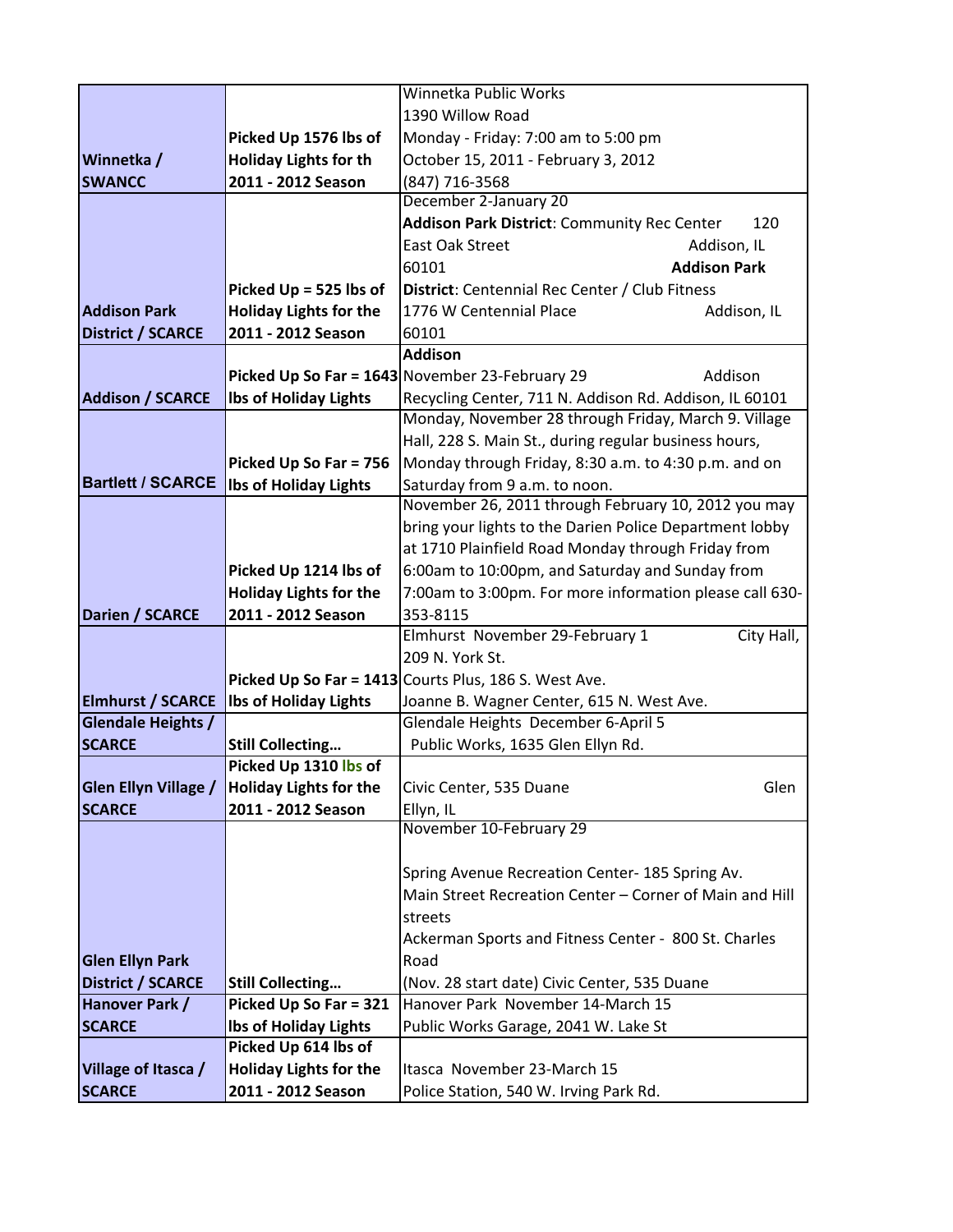|                          |                               | After December 4, residents can drop off holiday lights                                                  |
|--------------------------|-------------------------------|----------------------------------------------------------------------------------------------------------|
|                          |                               | any time been 7:00 a.m. and 5:00 p.m. Monday through                                                     |
|                          |                               | Friday inside the Village Hall lobby, 925 Burlington Ave.                                                |
|                          | Picked Up So Far = 920        | The Village will be accepting lights for recycling until the                                             |
| <b>Lisle / SCARCE</b>    | <b>Ibs of Holiday Lights</b>  | end of February 2012.                                                                                    |
|                          |                               | Collection bins will be in place from November 23                                                        |
|                          |                               | through January 15 at the Department of Public Works at                                                  |
|                          |                               | 1051 S. Hammerschmidt Avenue and at the Park District's                                                  |
|                          |                               | Sunset Knoll building at 820 S. Finley Road, and at the                                                  |
|                          |                               | Lilacia Park Coach House at 227 W. Parkside Avenue.                                                      |
|                          |                               | Residents and businesses may drop off at any time,                                                       |
|                          |                               | including after work hours and on weekends. The                                                          |
|                          |                               | collection starts on Thanksgiving and will continue                                                      |
|                          |                               | through January 15.                                                                                      |
|                          | Picked Up 1233 lbs of         | Contact the Department of Public Works at (630) 620-                                                     |
|                          | <b>Holiday Lights for the</b> | 5740 or visit www.villageoflombard.org for more                                                          |
| <b>Lombard / SCARCE</b>  | 2011 - 2012 Season            | information.                                                                                             |
|                          |                               |                                                                                                          |
|                          |                               | Beginning Monday, November 21, 2011 through March                                                        |
|                          |                               | 31, 2012 Naperville residents can bring their used holiday                                               |
|                          |                               | lights to the Department of Public Works Recycling Drop-                                                 |
|                          |                               | Off Center, located at 180 Fort Hill Drive. Residents may                                                |
|                          |                               | discard lights that no longer work at the drop-off center                                                |
| Naperville /             |                               | Picked Up So Far = 2921 during its normal hours of operation on Tuesdays,                                |
| <b>SCARCE</b>            | <b>Ibs of Holiday Lights</b>  | Thursdays and Saturdays from 8 a.m. to 4 p.m.<br>The following Park District locations will be accepting |
|                          |                               |                                                                                                          |
|                          |                               |                                                                                                          |
|                          |                               | lights for recycling:                                                                                    |
|                          |                               | • South Maintenance Facility, 3415 Book Road (Hours:                                                     |
|                          |                               | Mon.-Fri., 12:00 noon to 2:00 p.m.)                                                                      |
|                          |                               | • Central Shop (behind the Barn), 421 W. Martin Avenue                                                   |
|                          |                               | (Hours: Mon.-Fri., 8:00 a.m.-3:00 p.m.)                                                                  |
|                          |                               | . Alfred Rubin Riverwalk Community Center, 305 W.                                                        |
|                          |                               | Jackson Avenue - Lower Level (Hours: Mon.-Fri., 8:30                                                     |
|                          |                               | a.m.-4:00 p.m.)                                                                                          |
|                          | Picked Up 2140 lbs of         | · Springbrook Golf Course, 2220 W. 83rd Street (Hours:                                                   |
| <b>Naperville Park</b>   | <b>Holiday Lights for the</b> | Mon.-Sun., 8:00 a.m.-3:00 p.m.). Please note that                                                        |
| <b>District / SCARCE</b> | 2011 - 2012 Season            | Springbrook Golf Course will be closed Dec. 24-Jan. 1.                                                   |
|                          |                               | holiday light recycling drop boxes located at Village Hall,                                              |
|                          | Picked Up So Far = 930        | 31 S. Prospect Street, and at Clauss Recreation Center,                                                  |
| Roselle / SCARCE         | <b>Ibs of Holiday Lights</b>  | 555 W. Bryn Mawr Ave.<br><b>SCARCE, Glen Ellyn</b>                                                       |
|                          |                               | November 7-March 15<br>799                                                                               |
|                          |                               | Roosevelt Road, Building 2, Suite 108                                                                    |
|                          |                               | Also collecting on behalf of SCARCE                                                                      |
|                          |                               | November 28-February 29                                                                                  |
|                          |                               | Naperville Tennis Club, 1011 E. Benton Ave.                                                              |
|                          |                               | Picked Up So Far = 1302 First United Methodist Church, 424 Forest Ave. & Duane                           |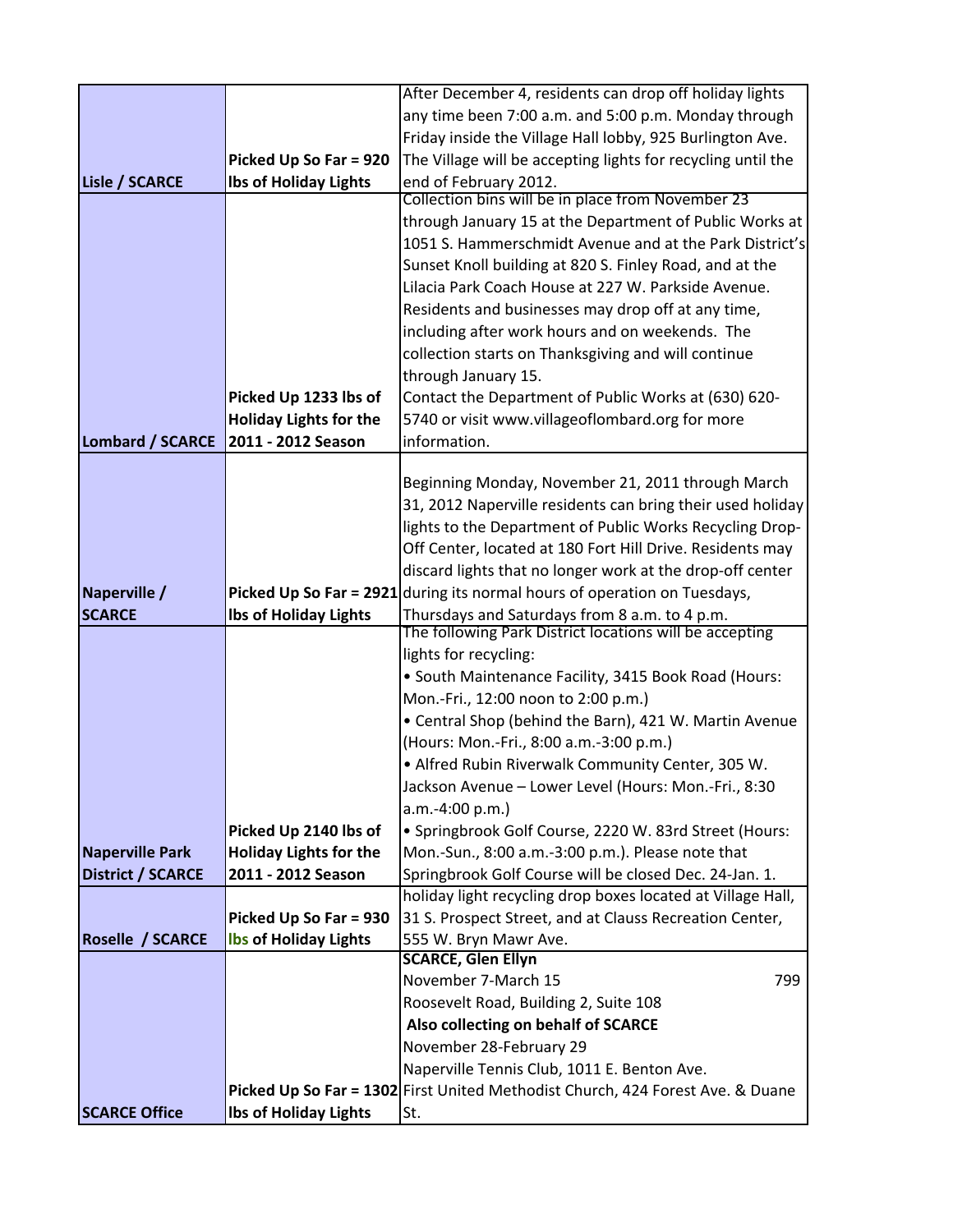|                                                       |                                                        | To make recycling easier, the City of West Chicago will                    |
|-------------------------------------------------------|--------------------------------------------------------|----------------------------------------------------------------------------|
|                                                       |                                                        | offer free holiday light recycling beginning November 25,                  |
|                                                       |                                                        | 2011. Signs will be posted directing people to the holiday                 |
|                                                       |                                                        | light recycling containers. All locations will accept lights               |
|                                                       |                                                        | and cords for recycling through March 30, 2012.                            |
|                                                       |                                                        | 2011 Drop-off Locations                                                    |
|                                                       |                                                        | Murphy Ace Hardware, 319 South Neltnor Boulevard                           |
|                                                       |                                                        | West Chicago City Hall, 475 Main Street                                    |
|                                                       |                                                        | West Chicago Public Library, 118 West Washington Street                    |
|                                                       |                                                        | West Chicago Police Department, 325 Spencer Street                         |
| <b>West Chicago /</b>                                 | Picked Up So Far = 666                                 | West Chicago Water Treatment Plant, 1400 West                              |
| <b>SCARCE</b>                                         | <b>Ibs of Holiday Lights</b>                           | Hawthorne Lane                                                             |
|                                                       | Picked Up 802 lbs of                                   |                                                                            |
| <b>West Mont/</b>                                     | <b>Holiday Lights for the</b>                          |                                                                            |
| <b>SCARCE</b>                                         | 2011 - 2012 Season                                     | Will begin collecting Jan 2, 2012                                          |
|                                                       |                                                        |                                                                            |
| <b>First Presbyterian</b><br><b>Church of Wheaton</b> |                                                        | November 21-February 29 First Presbyterian Church,                         |
| / SCARCE                                              | Picked Up So Far = 343<br>Ibs of Holiday lights        | 715 N. Carlton                                                             |
|                                                       |                                                        | Starting Nov. 28, 2011, Public Works Storage Facility at                   |
|                                                       |                                                        | 820 W. Liberty Drive any time between 8 a.m. and 4:30                      |
|                                                       |                                                        | p.m. weekdays. Look for signs directing you to the                         |
|                                                       | Picked Up 3777 lbs of                                  | holiday light recycling area just inside the gate. The Public              |
|                                                       | <b>Holiday Lights for the</b>                          | Works Department will accept lights for recycling through                  |
| <b>Wheaton /SCARCE</b>                                | 2011 - 2012 Season                                     | Feb. 17, 2012.                                                             |
|                                                       | Picked Up 2042 lbs of                                  | Woodridge November 7-February 24                                           |
| <b>Woodridge /</b>                                    | <b>Holiday Lights for the</b>                          | City Hall, 1 Plaza Dr.                                                     |
| <b>SCARCE</b>                                         | 2011 - 2012 Season                                     | Public Works Building, 5 Plaza Dr.                                         |
|                                                       | Picked Up 891 lbs of                                   |                                                                            |
| <b>Warrenville Public</b>                             | <b>Holiday Lights for the</b>                          | 28 W 751 Stafford Place                                                    |
| Library / SCARCE                                      | 2011 - 2012 Season                                     | Warrenville, IL 60555                                                      |
|                                                       |                                                        | <b>BIN LOCATION ADDRESSES:</b>                                             |
|                                                       |                                                        | • Village Hall: 301 E Irving Park Road                                     |
|                                                       | Picked UP 1827 lbs of<br><b>Holiday Lights for the</b> | · Park Place: 550 S Park Blvd.<br>· Poplar Creek Library: 1405 S Park Ave. |
| <b>Streamwood</b>                                     | 2011 - 2012 Season                                     | · Public Works: 565 S Bartlett Road                                        |
|                                                       |                                                        | Where                                                                      |
|                                                       |                                                        | Engineering & Public Works Building                                        |
|                                                       |                                                        | 714 S. Plum Grove Road                                                     |
|                                                       | Picked Up 2032 lbs of                                  | When                                                                       |
|                                                       | <b>Holiday Lights for the</b>                          | Monday thru Friday                                                         |
| Schaumburg                                            | 2011 - 2012 Season                                     | 8:00a.m. to 4:00p.m.                                                       |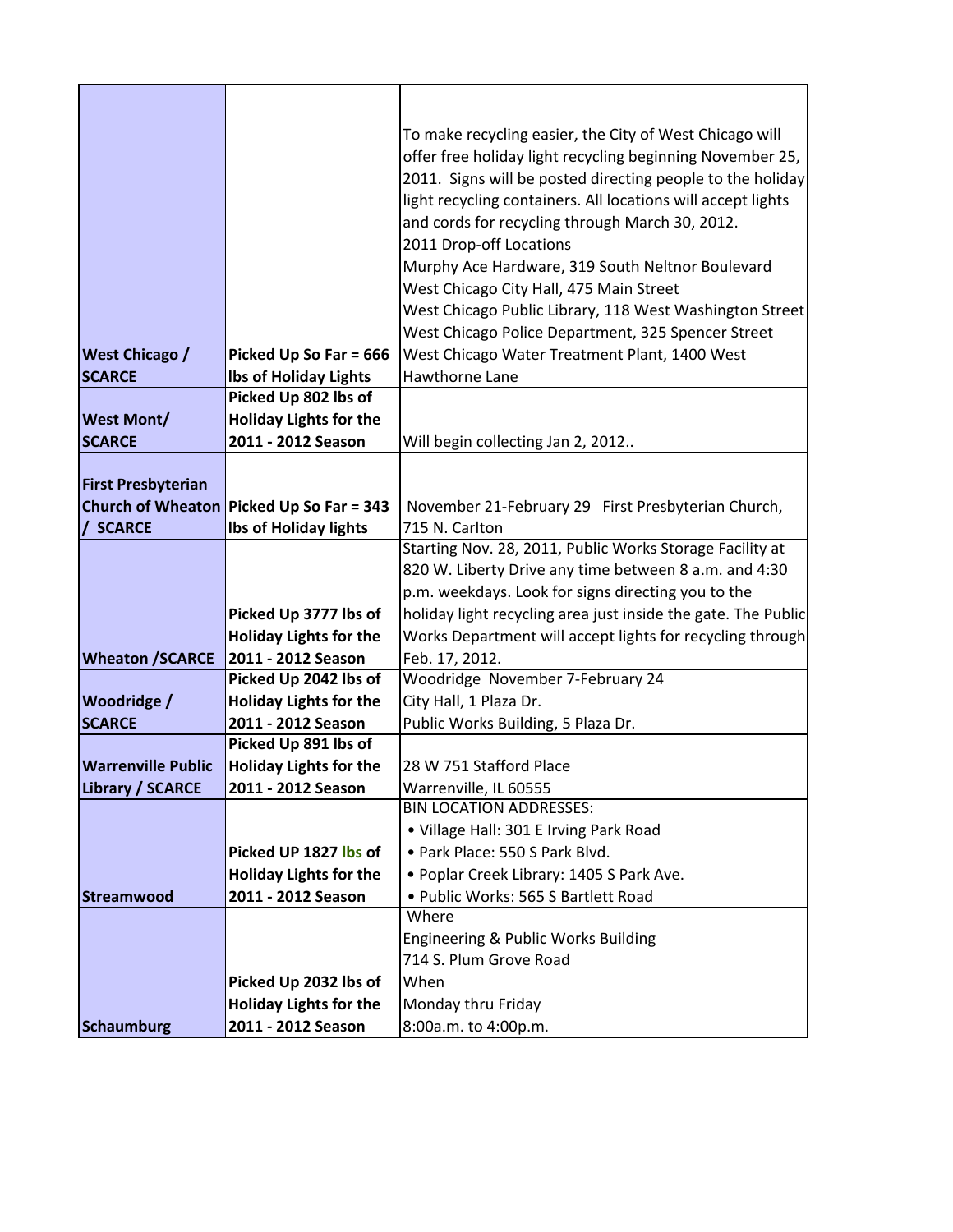|                         |                               | The recycling program will run from November 1, 2011         |                     |
|-------------------------|-------------------------------|--------------------------------------------------------------|---------------------|
|                         |                               | until January 10, 2012.                                      | City of             |
|                         |                               | <b>DeKalb Municipal Building</b>                             |                     |
|                         |                               | 200 S. Fourth St., DeKalb                                    | City                |
|                         |                               | of Sandwich                                                  |                     |
|                         |                               | 144 E Railroad, Sandwich                                     |                     |
|                         |                               | <b>Screwballs T-Shirts and Signs</b>                         |                     |
|                         |                               | 125 E. Lincoln Hwy., Waterman                                |                     |
|                         |                               | <b>DeKalb County Farm Bureau</b>                             |                     |
|                         |                               | 1350 Afton Drive, Sycamore                                   |                     |
|                         |                               | <b>Sycamore Centre</b>                                       |                     |
|                         |                               | 308 W. State St., Sycamore                                   | City                |
|                         |                               | of Genoa                                                     | 333 E.              |
|                         |                               | First St., Genoa                                             | <b>DeKalb</b>       |
|                         |                               | <b>Park District Sports &amp; Rec Center</b>                 | 1765 S.             |
|                         |                               | Fourth St., DeKalb                                           | <b>Dekalb</b>       |
|                         |                               | Picked Up So Far = 1518 County Health Department             | Main Office         |
| <b>Dekalb County</b>    | <b>Ibs of Holiday Lights</b>  | 2550 North Annie Glidden, Dekalb IL 60115                    |                     |
| <b>Edgebrook Ace</b>    | Picked Up 855 lbs of          |                                                              |                     |
| Hardware /              | <b>Holiday Lights for the</b> | 8:00 AM - 8:00 PM                                            | 5423                |
| <b>Chicago</b>          | 2011 - 2012 Season            | W. Devon Ave<br>Chicago, IL 60646                            |                     |
|                         | Picked Up 247 lbs of          |                                                              |                     |
| <b>North Community</b>  | <b>Holiday Lights for the</b> | 9:00 AM - 5:00 PM                                            | 5241 N.             |
| <b>Bank / Chicago</b>   | 2011 - 2012 Season            | Western Ave Chicago, IL 60625                                |                     |
| <b>Wright College</b>   | Picked Up 145 lbs of          |                                                              |                     |
| <b>Campus Center /</b>  | <b>Holiday Lights for the</b> | 7:30 AM - 3:00 PM                                            | 4300 N.             |
| <b>Chicago</b>          | 2011 - 2012 Season            | Naragansett Chicago, IL 60634                                |                     |
| <b>DFSS: Southwest</b>  | Picked Up 388 lbs of          |                                                              |                     |
| Senior Center /         | <b>Holiday Lights for the</b> | 8:30 AM - 4:30 PM                                            | 6117 S.             |
| <b>Chicago</b>          | 2011 - 2012 Season            | Kedize Chicago, IL 60629                                     |                     |
|                         |                               | Holiday lights will be collected at the Village Hall-4000 N. |                     |
| Norridge / Cook         | Picked Up So Far = 286        | Olcott Ave during business hours from December 1st           |                     |
| <b>County</b>           | <b>Ibs of Holiday Lights</b>  | until Feb 29th.                                              |                     |
|                         |                               | <b>Public Works</b>                                          | $\overline{73}$     |
|                         |                               | <b>Industrial Drive</b>                                      | Gilberts IL         |
|                         | Picked Up 176 lbs of          | 60136                                                        | <b>Village Hall</b> |
|                         | <b>Holiday Lights for the</b> | 87 Gallagan Road                                             | Gilberts IL         |
| <b>City of Gilberts</b> | 2011 - 2012 Season            | 60136                                                        |                     |